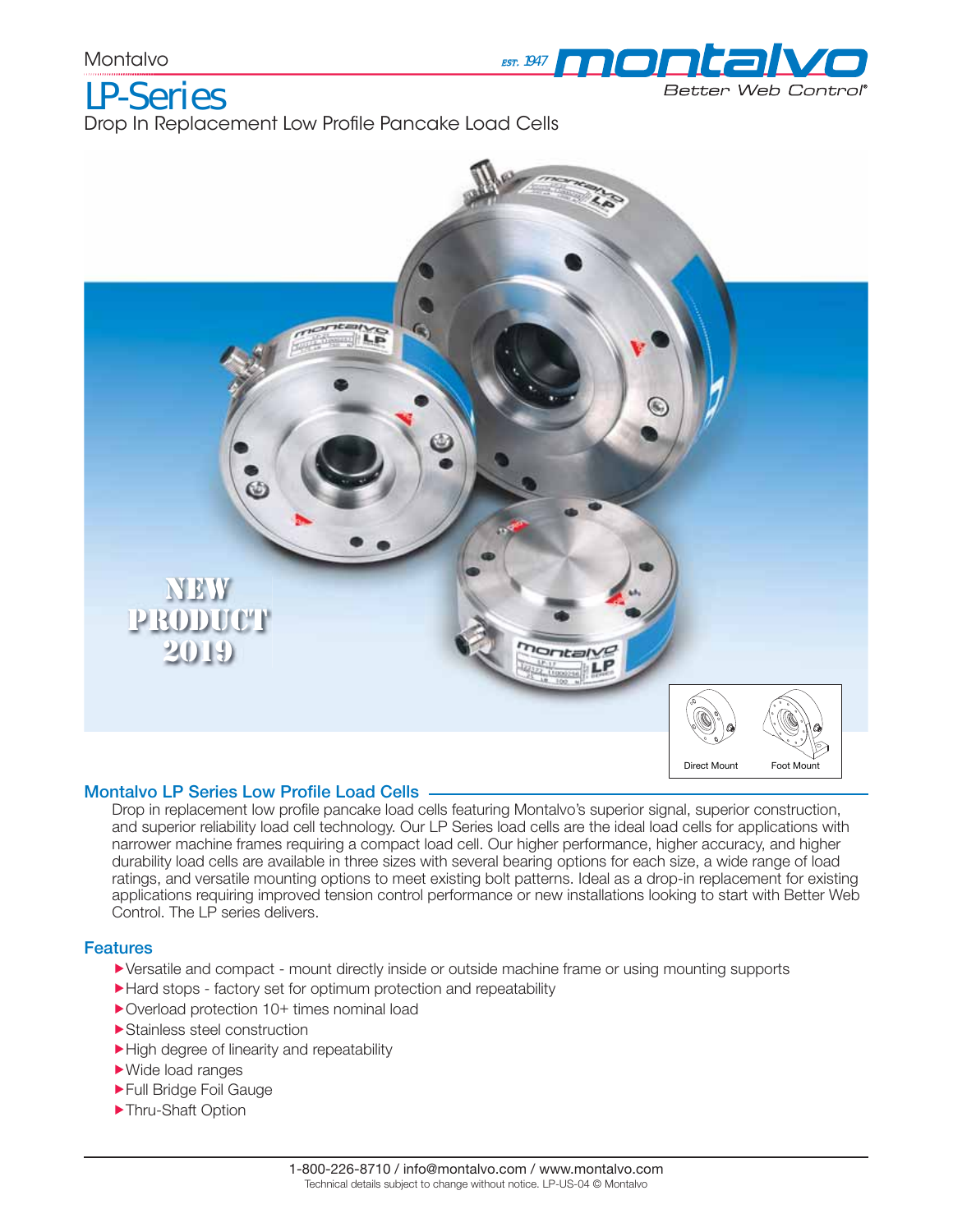

|          | $A^*$           | в                | C1                  | C2              | C <sub>3</sub>  |                 | $E^{\star\star}$ |                 | G              | н               |              | υ              | K*                               | <b>V-Ring</b> |
|----------|-----------------|------------------|---------------------|-----------------|-----------------|-----------------|------------------|-----------------|----------------|-----------------|--------------|----------------|----------------------------------|---------------|
| $LP-105$ | 4.1339<br>(105) | 2.088<br>(53)    | 3.068<br>(78)       | 0.886<br>(22.5) | .772<br>(45)    | 0.260<br>(6.60) | 0.669<br>(17)    | 0.807<br>(20.5) | 0.177<br>(4.5) | .496<br>(38)    | .260<br>(32) | 0.118<br>(3)   | $2.362 - 0.000$<br>$(60)$ -0.010 | <b>VA22</b>   |
| $LP-125$ | 4.9213<br>(125) | 2.644<br>(67.2)  | 3.58<br>(91)        | .033<br>(26.2)  | 2.067<br>(52.5) | 0.260<br>(6.60) | 0.984<br>(25)    | 0.987<br>(25.1) | 0.276<br>(7)   | .890<br>(48)    | .575<br>(40) | 0.157<br>(4)   | 2.756 -0.000<br>$(70)$ -0.01     | <b>VA32</b>   |
| LP-175   | 6.890<br>(175)  | 3.758<br>(95.46) | 51<br>14<br>(129.9) | .476<br>(37.50) | 2.953<br>(75)   | 0.354<br>(9)    | .378<br>(35)     | .53<br>(38.75)  | 0.197<br>(5)   | 2.54<br>(64.50) | 2.24<br>(57) | 0.15<br>(3.75) | $3.937 - 0.01$<br>$(100)$ -0.013 | <b>VA45</b>   |

\* Note that g6 is an ISO tolerance.

\*\*Optional bearings available. See "Specifications"page.

## **Dimensions - Foot Mount**





EST. 1947 **ADD DI CHI** 

|          | A             | в              | C             | D               | Е              |              | G              | н             |               | IJ     |               |            |
|----------|---------------|----------------|---------------|-----------------|----------------|--------------|----------------|---------------|---------------|--------|---------------|------------|
| LP-105   | 2.165<br>(55) | 5.512<br>(140) | 0.472<br>(12) | 2.3622<br>(60)  | 4.134<br>(105) | .614<br>(40) | 4.528<br>(115) | 1.024<br>(26) | 0.354<br>(9)  | M6x1.0 | 0.394<br>(10) | M6x1.0x40  |
| $LP-125$ | 2.559<br>(65) | 6.693<br>(170) | 0.630<br>(16) | 2.7559<br>(70)  | 4.921<br>(125) | .969<br>(50) | 5.512<br>(140) | 1.299<br>(33) | 0.433<br>(11) | M6x1.0 | 0.512<br>(13) | M6x1.0x50  |
| LP-175   | 3.543<br>(90) | 9.449<br>(240) | 0.866<br>(22) | 3.9370<br>(100) | 6.890<br>(175) | 2.756<br>71' | 7.677<br>(195) | 1.851<br>(47) | 0.709<br>(18) | M8x1.0 | 0.709<br>(18) | M8x1.25x70 |

1-800-226-8710 / info@montalvo.com / www.montalvo.com Technical details subject to change without notice. LP-US-04 © Montalvo

Better Web Control®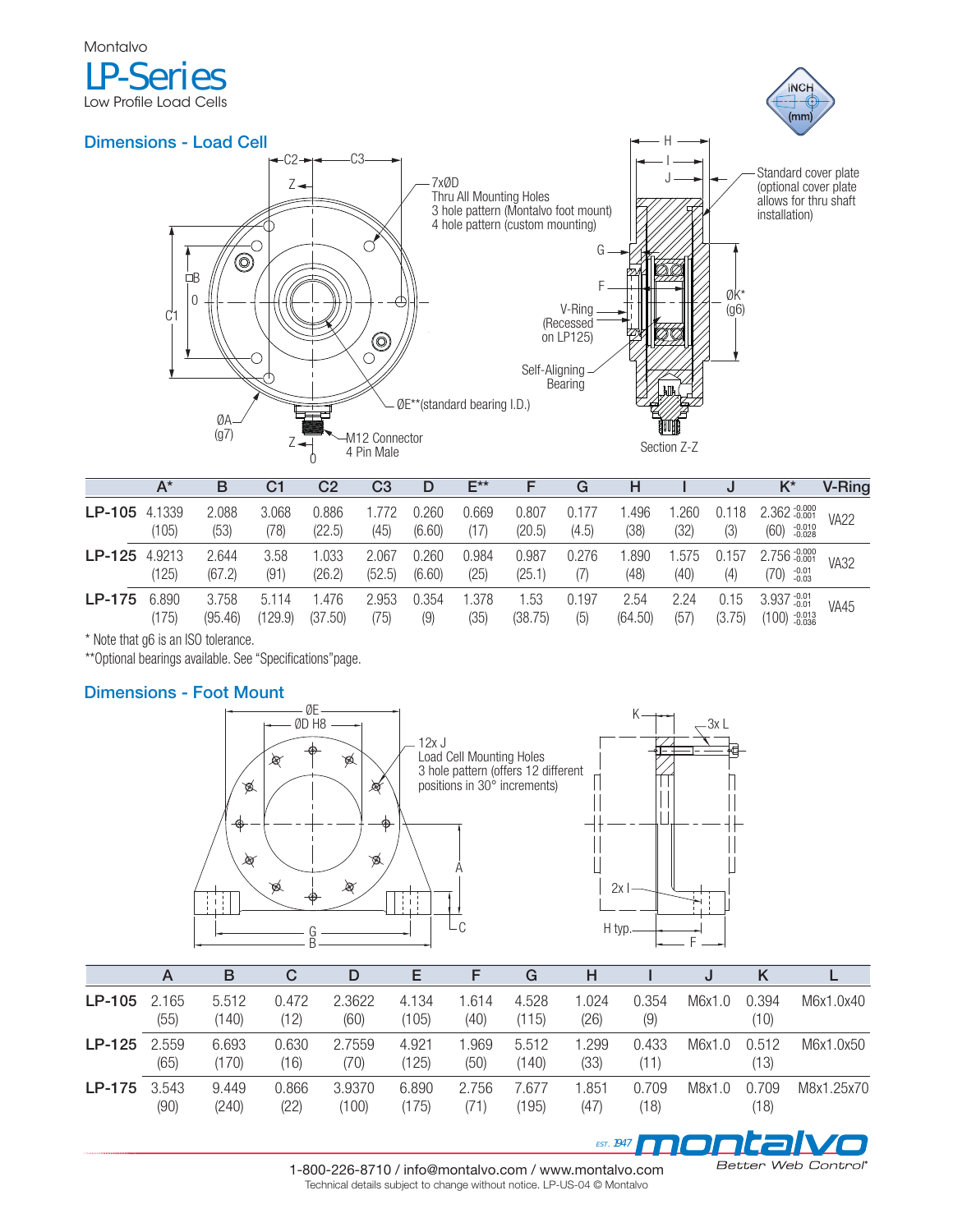### **How to Specify**

Low Profile Load Cells



1-800-226-8710 / info@montalvo.com / www.montalvo.com Technical details subject to change without notice. LP-US-04 © Montalvo

Better Web Control®